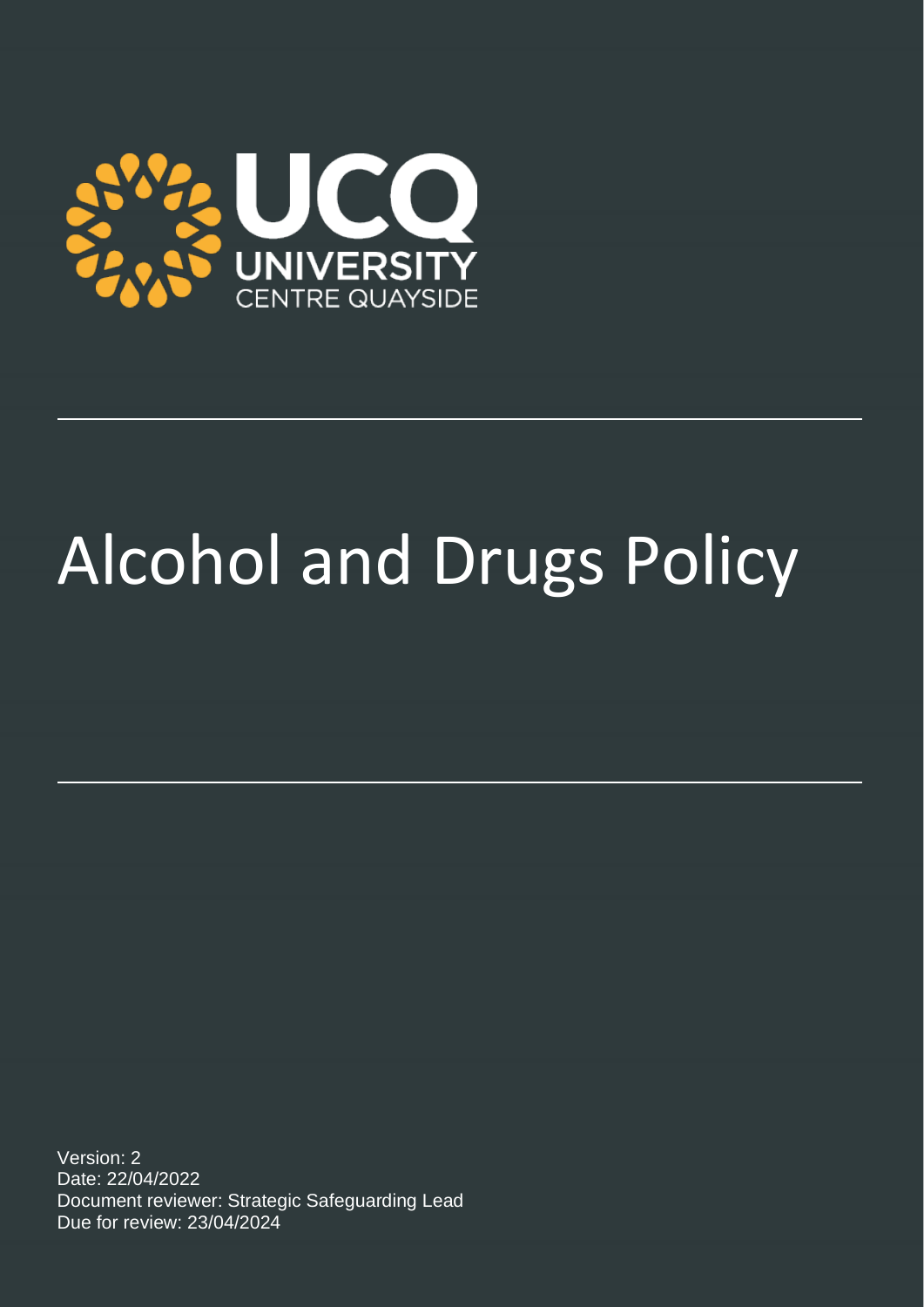

# **Table of Contents**

| Appendix 4 |  |  |
|------------|--|--|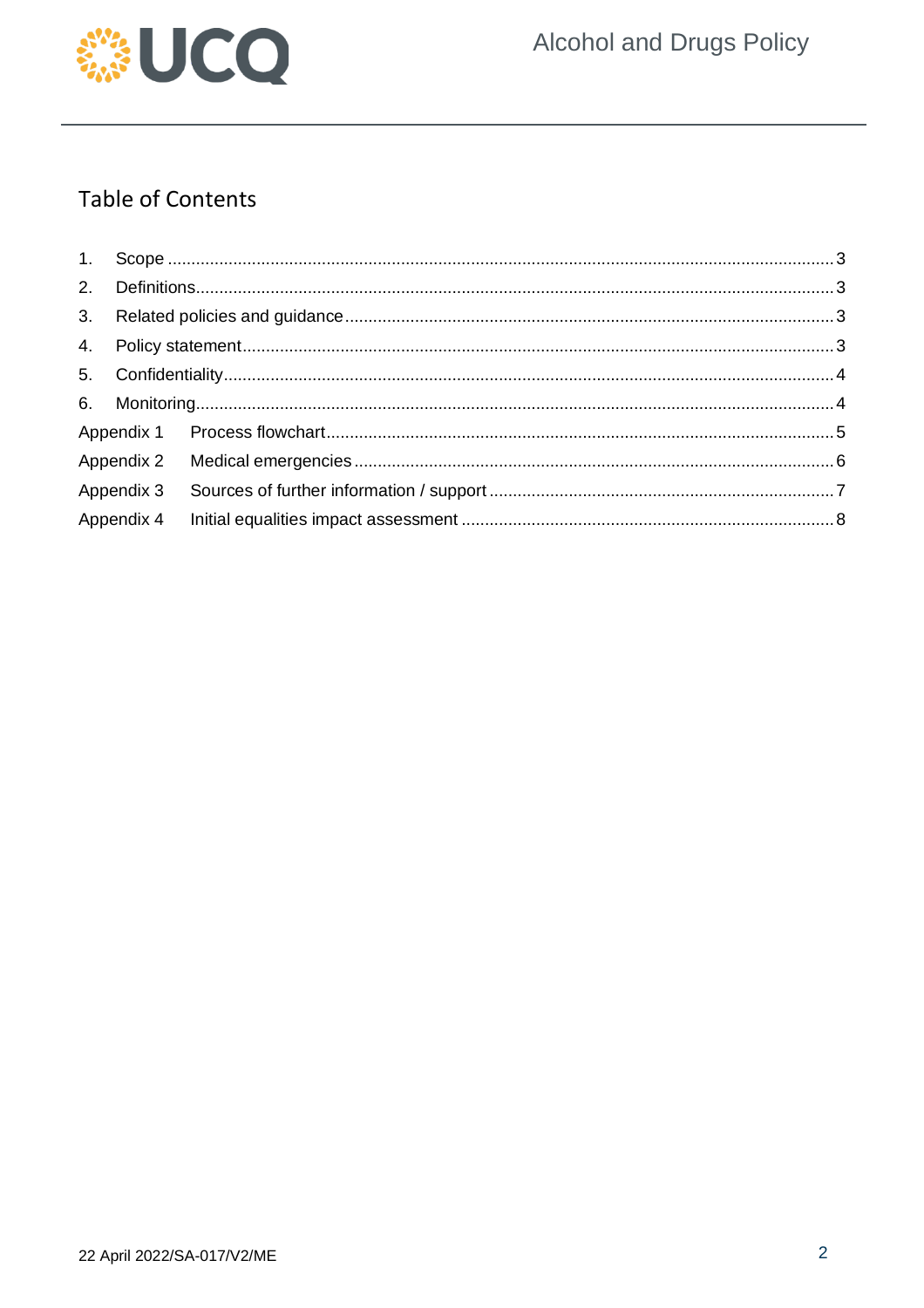

## <span id="page-2-0"></span>1. Scope

- 1.1 The UCQ Senior Leadership Team takes overall responsibility for this policy and its implementation. They will ensure that all staff dealing with substance issues are adequately supported and trained.
- 1.2 UCQ is committed to providing a safe environment for all students, so they can learn as productively as possible. Possession or consumption of alcohol or illegal drugs at UCQ, or while on the way to or from UCQ is unacceptable and is likely to be treated as serious misconduct and dealt with under GP-024 Student Disciplinary Policy and Procedure, in addition to any other legal implications. Likewise, it is unacceptable for students to arrive to their training venue unfit for learning and/or work as a result of drugs or alcohol.
- 1.3 In what follows the term 'drug' is taken to include alcohol.

## <span id="page-2-1"></span>2. Definitions

- 2.1 The term 'drugs' and 'drug education', unless otherwise stated, is used throughout this document to refer to all drugs:
	- All illegal drugs (those controlled by the Misuse of Drugs Act 1971)
	- All legal drugs, including, legal highs, alcohol, volatile substances (those giving off a gas or vapour which can be inhaled), khat and alkyl nitrites (also known as poppers)
	- All over-the-counter and prescription medicines (including controlled drugs)

## <span id="page-2-2"></span>3. Related policies and guidance

DfE and ACPO drug advice for schools GP-024 Student Disciplinary Policy and Procedure HS-001 Health and Safety Policy and Appendices SA-002 Safeguarding Policy and Appendices SA-016 Student Welfare Policy

### <span id="page-2-3"></span>4. Policy statement

- 4.1 When dealing with drug-related incidents, UCQ follows the procedures laid out in DfE and ACPO 'drug advice for schools' (September 2012). In incidents involving substance misuse or supply on the premises/during UCQ delivery, action will proceed as follows:
	- 4.1.1 UCQ staff will consider each incident individually and may employ a range of responses as detailed in Appendix 1*.* The recording of action taken and information gathered will follow the procedures in Appendix 1.
	- 4.1.2 Drug related incidents must always be reported to a member of the safeguarding team immediately. Where applicable, parents/carers will be informed as soon as possible. The support of outside agencies will be sought if appropriate.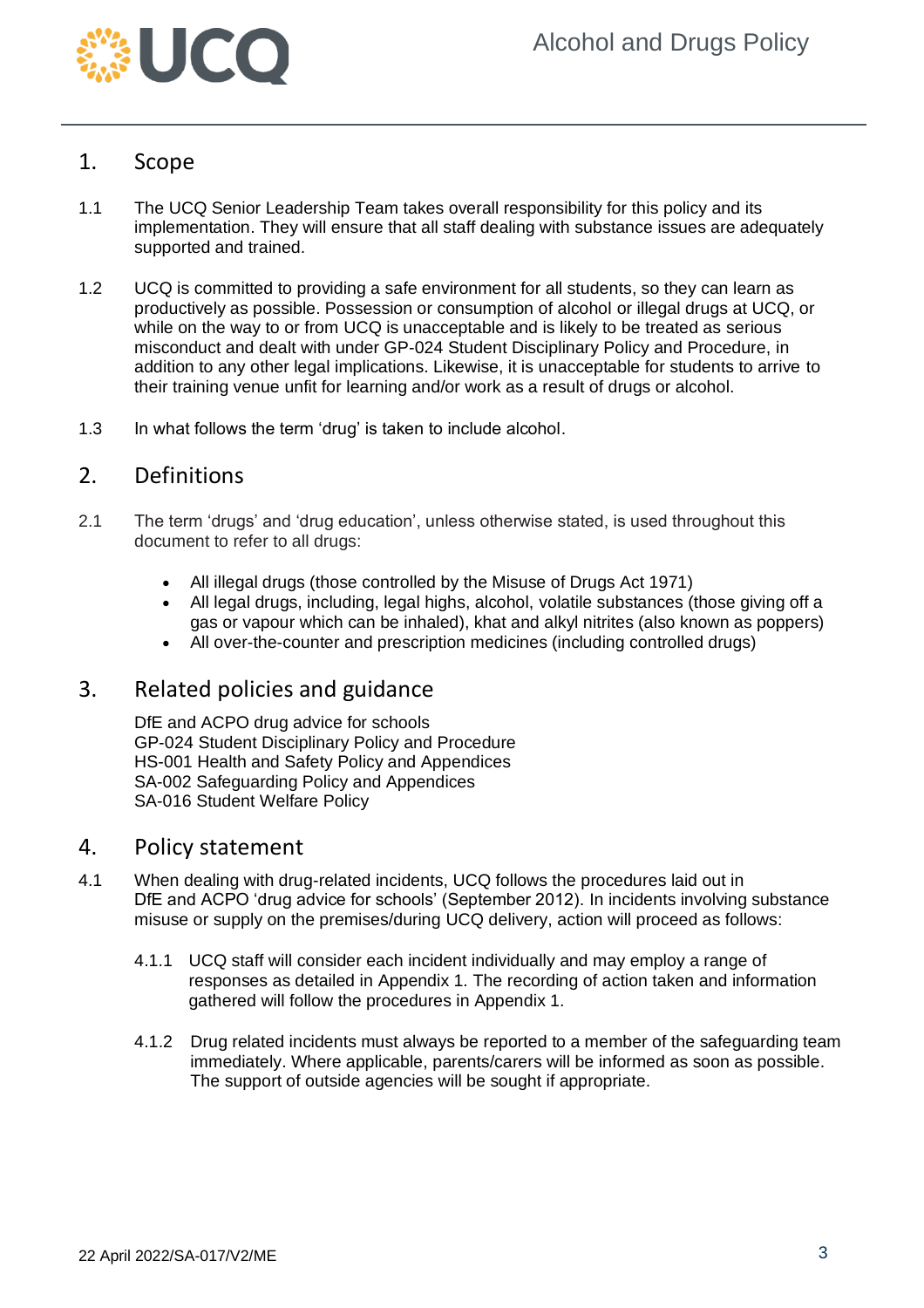

- 4.1.3 Any medical emergencies will be dealt with following the procedure set out in Appendix 2
- 4.1.4 Police may be informed at the discretion of the Senior Leadership Team.
- 4.1.5 The Senior Leadership Team will take responsibility for liaison with the media, where required.

## <span id="page-3-0"></span>5. Confidentiality

5.1 Sensitive personal information about students is disclosed only on a 'need to know' basis with careful attention to the students' rights and needs. UCQ's collection, use and storage of data will be dealt with under DA-001 Data and Privacy Policy.

## <span id="page-3-1"></span>6. Monitoring

- 6.1 This policy will be reviewed at the following times:
	- Every two years; or
	- Following any serious incident involving students and drugs; or
	- Following the issue of any new guidance from the Department for Education
- 6.2 The review will be carried out by the Safeguarding Team.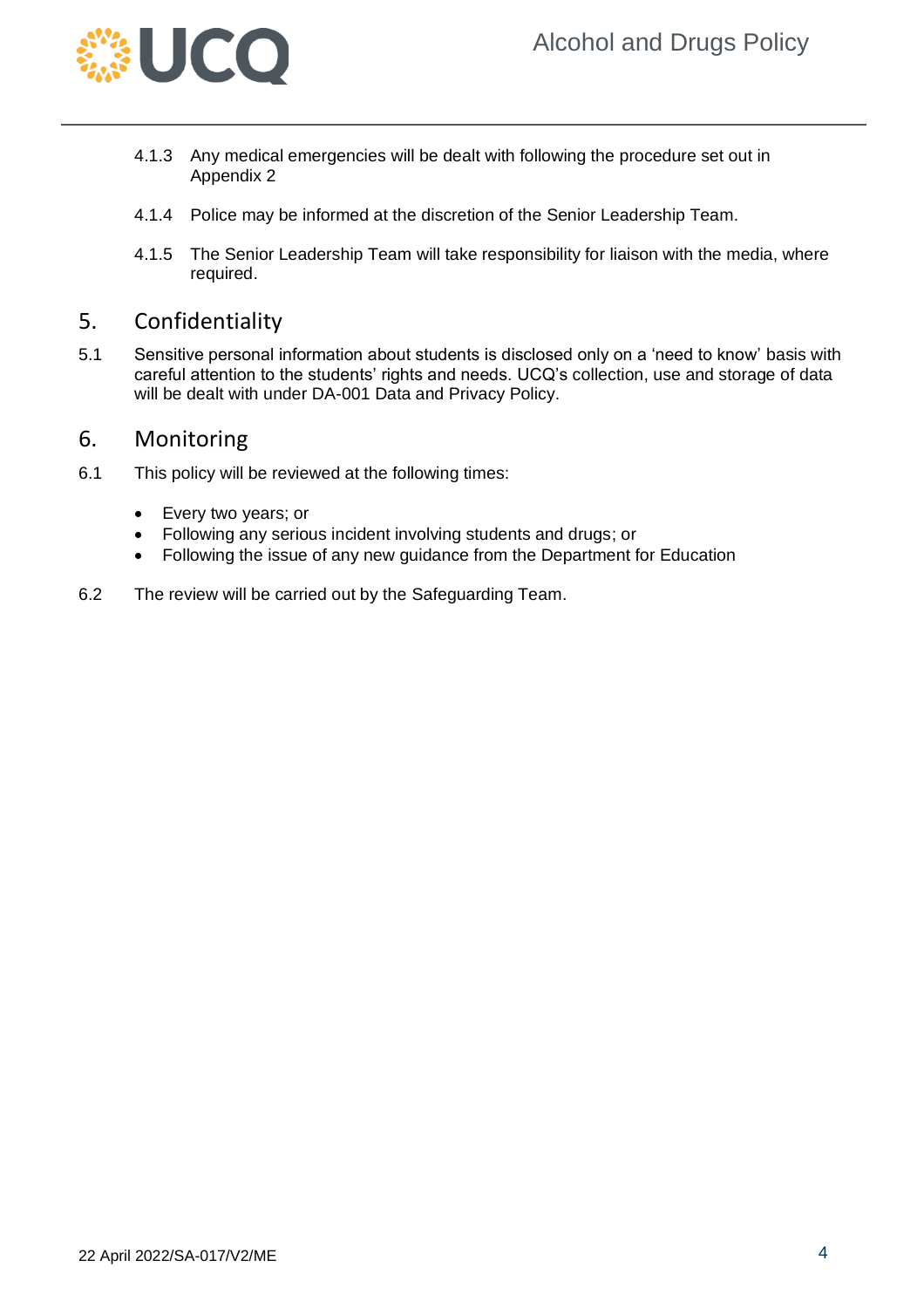

## <span id="page-4-0"></span>Appendix 1 Process flowchart



Safeguarding Team begins investigation

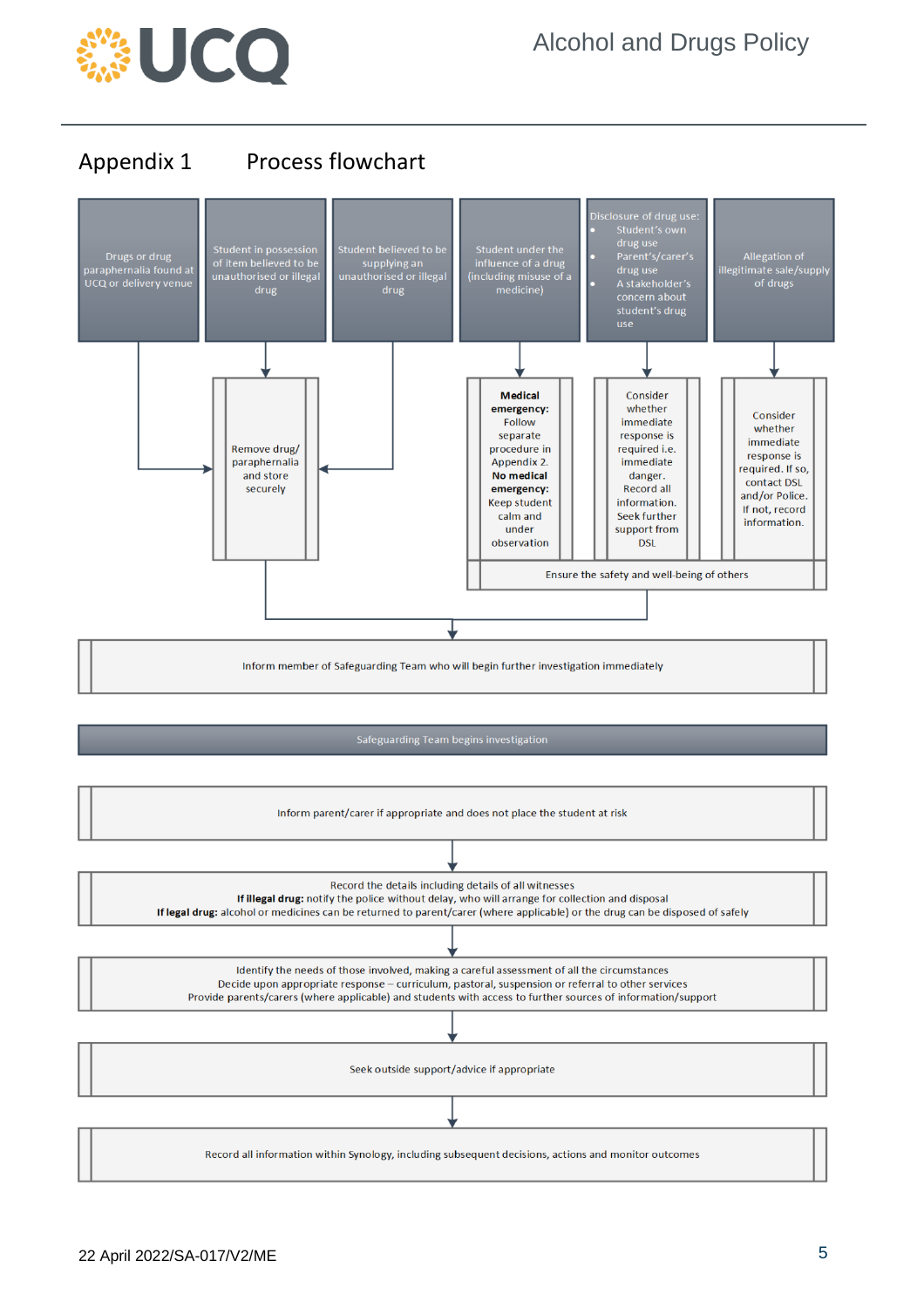

## <span id="page-5-0"></span>Appendix 2 Medical emergencies

The procedures for an emergency apply when a person is at immediate risk of harm e.g. having trouble breathing, confused or disorientated or having taken a toxic substance.

The main responsibility is for the student at immediate risk, but you also need to ensure the wellbeing and safety of others.

#### **If in any doubt, call medical help immediately 999 – always let UCQ know if you have done this.**

#### **Always:**

- Assess the situation
- Contact a UCQ First Aider or send for medical help and ambulance

#### **Before assistance arrives:**

#### *If the person is conscious:*

- Ask them what has happened and to identify any drug they have used
- Collect/protect any drug sample or packaging and vomit for possible medical analysis
- **Do not** induce vomiting if they have not already vomited
- **Do not** chase or over-excite them if intoxicated from inhaling a volatile substance
- Keep them under observation, warm and quiet if possible
- Contact parent/carer where applicable

#### *If the person is unconscious:*

- Ensure that they can breathe and place in the recovery position
- **Do not** move them if a fall is likely to have led to an injury which may not be obvious
- **Do not** give them anything by mouth
- **Do not** attempt to make them sit or stand
- **Do not** leave them unattended or in the charge of another student
- Contact parent/carer immediately where applicable

#### *For needle injuries:*

- Encourage wound to bleed.
- **Do not** allow them to suck wound.
- Wash with soap and water.
- Dry and apply waterproof dressing
- If injury from a used/dirty needle seek immediate advice from a doctor
- Retain needle if available and give to emergency services

#### **When medical help arrives:**

• Pass on any information available, including vomit and any drug samples. As soon as you have dealt with the emergency record all information and report to Safeguarding Team.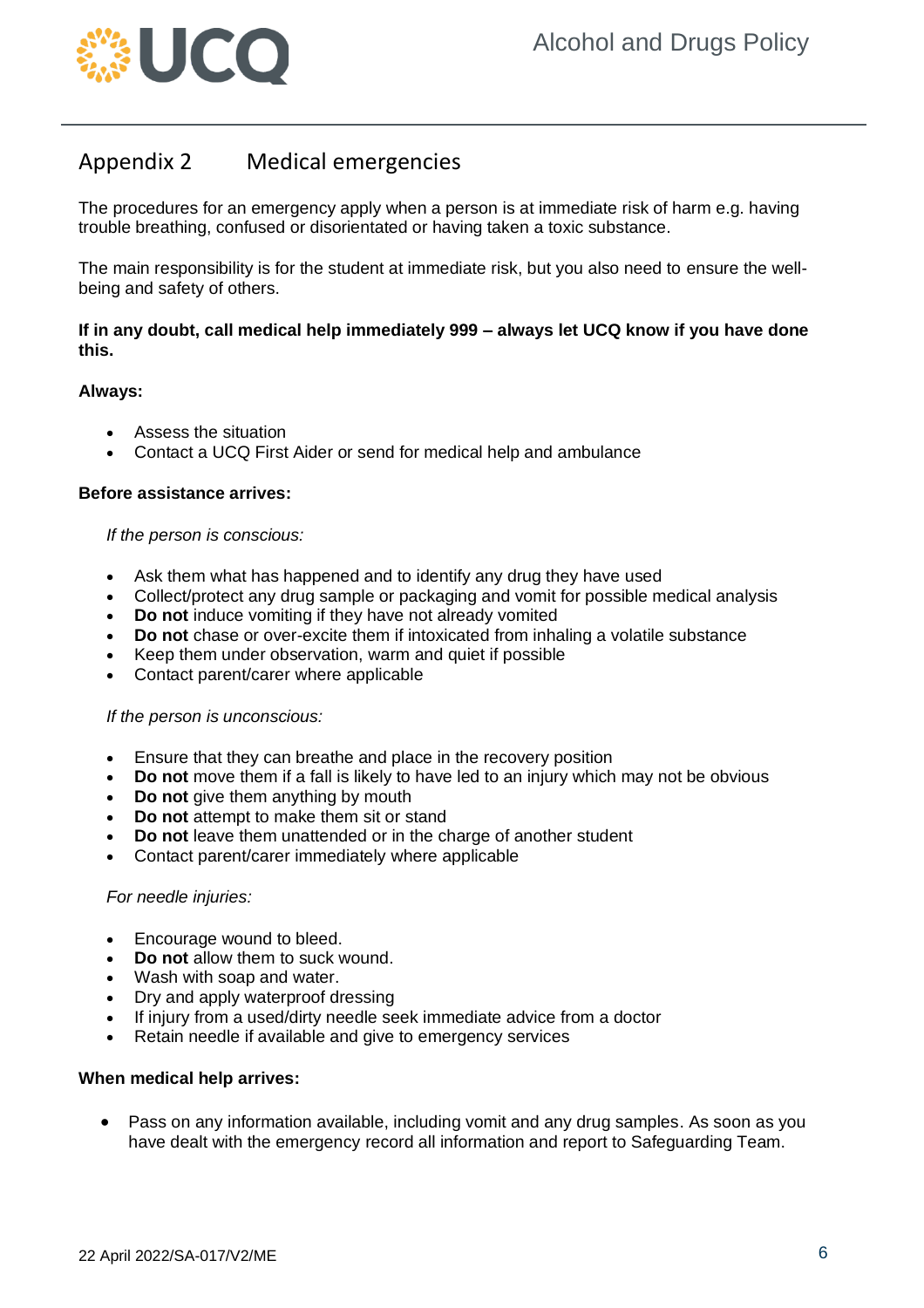

# <span id="page-6-0"></span>Appendix 3 Sources of further information / support

#### **Alcohol Change**

Provides help and support for those affected by alcohol. Website: www.alcoholchange.org.uk

#### **Mentor ADEPIS**

Contains an extensive list of teaching materials/resources to help those struggling with drug addiction. Website: http://mentor-adepis.org/

#### **DrugWise**

DrugWise is a centre of expertise on illegal drugs, aiming to inform policy development and reduce drug- related risk.

Website: https://www.drugwise.org.uk/

#### **FRANK**

FRANK is the national drugs awareness campaign aiming to raise awareness amongst young people of the risks of illegal drugs, and to provide details of sources of information and advice. It also provides support to parents/carers, helping to give them the skills and confidence to communicate with their children about drugs. 24 Hour Helpline: 0300 123 6600 Text: 82111

Email: [frank@talktofrank.com](mailto:frank@talktofrank.com) Website: www.talktofrank.com

#### **UCQ Website**

The UCQ website has a range of health and wellbeing services freely available to support students on all provision:<https://ucq.ac.uk/support-links/>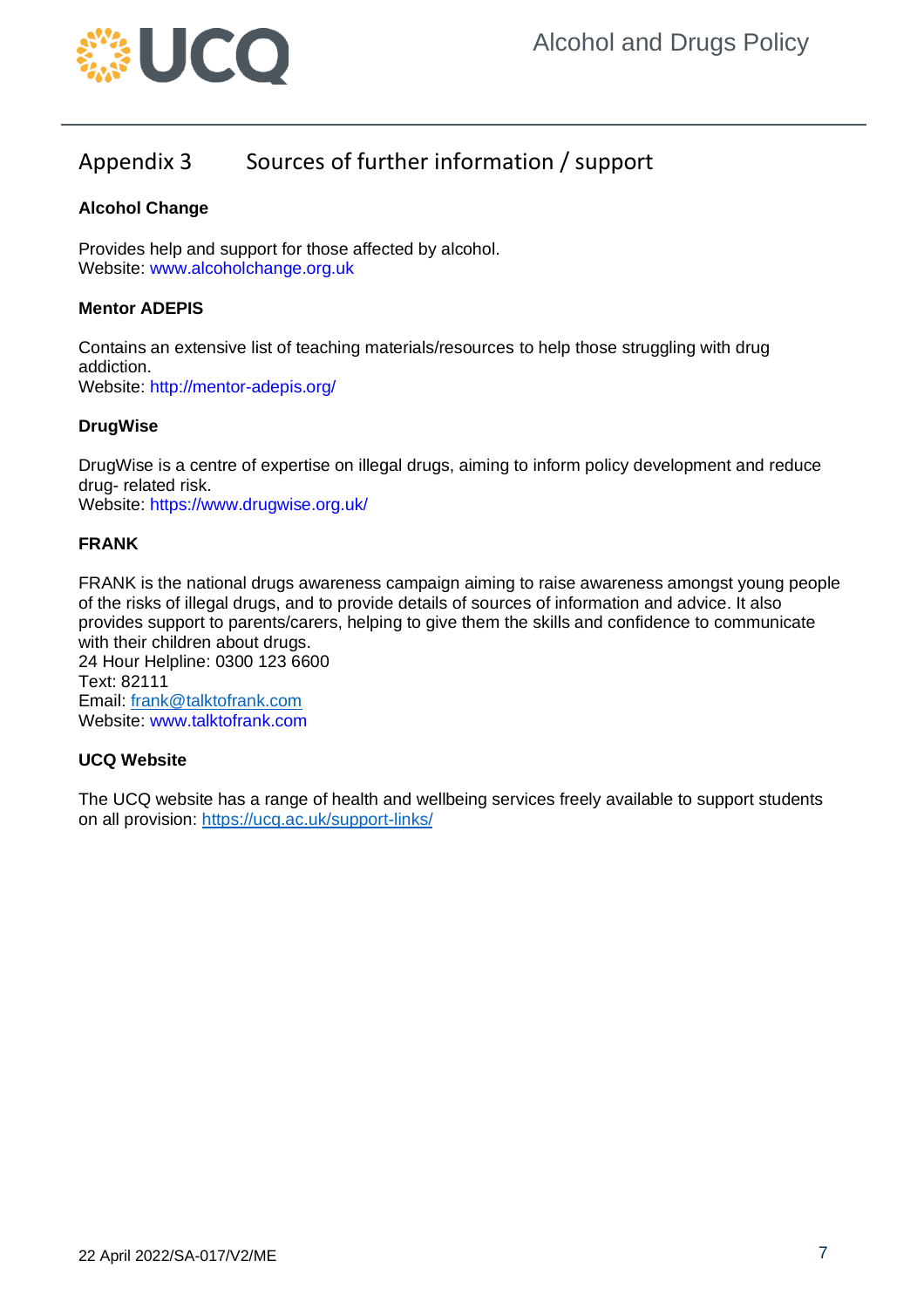

# <span id="page-7-0"></span>Appendix 4 Initial equalities impact assessment

| <b>Department:</b>                                                                  | <b>Completed by:</b>                                  |                                                                                                                                                             |                      | Date of initial assessment: |                         |  |  |  |
|-------------------------------------------------------------------------------------|-------------------------------------------------------|-------------------------------------------------------------------------------------------------------------------------------------------------------------|----------------------|-----------------------------|-------------------------|--|--|--|
| All                                                                                 |                                                       | Tara Henderson, Head of Policy & Governance                                                                                                                 |                      | 01/03/2021                  |                         |  |  |  |
| Area to be assessed:                                                                |                                                       | SA-017 Alcohol and Drugs Policy                                                                                                                             |                      |                             |                         |  |  |  |
| <b>Existing or new policy/procedure:</b>                                            |                                                       | <b>New</b>                                                                                                                                                  |                      |                             |                         |  |  |  |
| What evidence has been used to inform the assessment and policy? (please list only) |                                                       |                                                                                                                                                             |                      |                             |                         |  |  |  |
| <b>External guidance and requirements:</b>                                          |                                                       |                                                                                                                                                             |                      |                             |                         |  |  |  |
|                                                                                     | $\triangleright$ DfE and ACPO drug advice for schools |                                                                                                                                                             |                      |                             |                         |  |  |  |
| Section 2 of the Misuse of Drugs Act 1971<br>➤                                      |                                                       |                                                                                                                                                             |                      |                             |                         |  |  |  |
| Internal guidance and requirements:                                                 |                                                       |                                                                                                                                                             |                      |                             |                         |  |  |  |
| $\triangleright$ Consultation with Safeguarding Team                                |                                                       |                                                                                                                                                             |                      |                             |                         |  |  |  |
| GP-024 Student Disciplinary Policy and Procedure<br>➤                               |                                                       |                                                                                                                                                             |                      |                             |                         |  |  |  |
| HS-001 Health and Safety Policy and Appendices<br>➤                                 |                                                       |                                                                                                                                                             |                      |                             |                         |  |  |  |
| SA-002 Safeguarding Policy and Appendices<br>➤                                      |                                                       |                                                                                                                                                             |                      |                             |                         |  |  |  |
| > SA-016 Student Welfare Policy                                                     |                                                       |                                                                                                                                                             |                      |                             |                         |  |  |  |
|                                                                                     |                                                       |                                                                                                                                                             |                      |                             |                         |  |  |  |
| 1. Describe the aims,<br>objectives or purpose of                                   |                                                       | UCQ is committed to providing a safe environment for all students, so they                                                                                  |                      |                             |                         |  |  |  |
| the policy/procedure                                                                |                                                       | can learn as productively as possible. Possession or consumption of alcohol                                                                                 |                      |                             |                         |  |  |  |
|                                                                                     |                                                       | or illegal drugs at UCQ, or while on the way to or from UCQ is unacceptable                                                                                 |                      |                             |                         |  |  |  |
|                                                                                     |                                                       | and is likely to be treated as serious misconduct and dealt with under GP-                                                                                  |                      |                             |                         |  |  |  |
|                                                                                     |                                                       | 024 Student Disciplinary Policy and Procedure, in addition to any other legal<br>implications. Likewise, it is unacceptable for students to arrive to their |                      |                             |                         |  |  |  |
|                                                                                     |                                                       | training venue unfit for learning and/or work as a result of drugs or alcohol.                                                                              |                      |                             |                         |  |  |  |
|                                                                                     |                                                       | This policy sets out UCQ's approach to alcohol and drug use at UCQ, at a                                                                                    |                      |                             |                         |  |  |  |
|                                                                                     |                                                       | delivery venue, or on the way to or from training with UCQ.                                                                                                 |                      |                             |                         |  |  |  |
| 2. Which stakeholders/groups are intended to                                        |                                                       |                                                                                                                                                             | All stakeholders     |                             |                         |  |  |  |
| benefit from this policy/procedure?                                                 |                                                       |                                                                                                                                                             |                      |                             |                         |  |  |  |
| The Equality Act 2010                                                               | 3. Could the                                          |                                                                                                                                                             | 4. Briefly explain   |                             | 5. If there is a        |  |  |  |
| requires public bodies                                                              |                                                       | policy/procedure have a                                                                                                                                     | how the              |                             | disproportionately      |  |  |  |
| to have 'due regard' to                                                             | disproportionately                                    |                                                                                                                                                             | policy/procedure     |                             | negative impact on      |  |  |  |
| the need to:-                                                                       | negative effect impact                                |                                                                                                                                                             | furthers or prevents |                             | any protected           |  |  |  |
| (1) Eliminate unlawful                                                              |                                                       | in terms of the aims set                                                                                                                                    | the aims set out in  |                             | characteristics, can it |  |  |  |
| discrimination,                                                                     | out in (1) to (3) of the                              |                                                                                                                                                             | $(1)$ to $(3)$ .     |                             | be justified on the     |  |  |  |
| harassment and                                                                      | Act on any of the                                     |                                                                                                                                                             |                      |                             | grounds of promoting    |  |  |  |
| victimization                                                                       | protected                                             |                                                                                                                                                             |                      |                             | equality or any other   |  |  |  |
| (2) Advance equality of                                                             | characteristics?:-                                    |                                                                                                                                                             |                      |                             | reason? If yes, please  |  |  |  |
| opportunity between                                                                 | High                                                  |                                                                                                                                                             |                      |                             | explain.                |  |  |  |
| different groups; and                                                               | <b>Medium</b>                                         |                                                                                                                                                             |                      |                             |                         |  |  |  |
| (3) Foster good relations                                                           | Low                                                   |                                                                                                                                                             |                      |                             |                         |  |  |  |
| between different                                                                   | No effect                                             |                                                                                                                                                             |                      |                             |                         |  |  |  |
| groups                                                                              |                                                       |                                                                                                                                                             |                      |                             |                         |  |  |  |